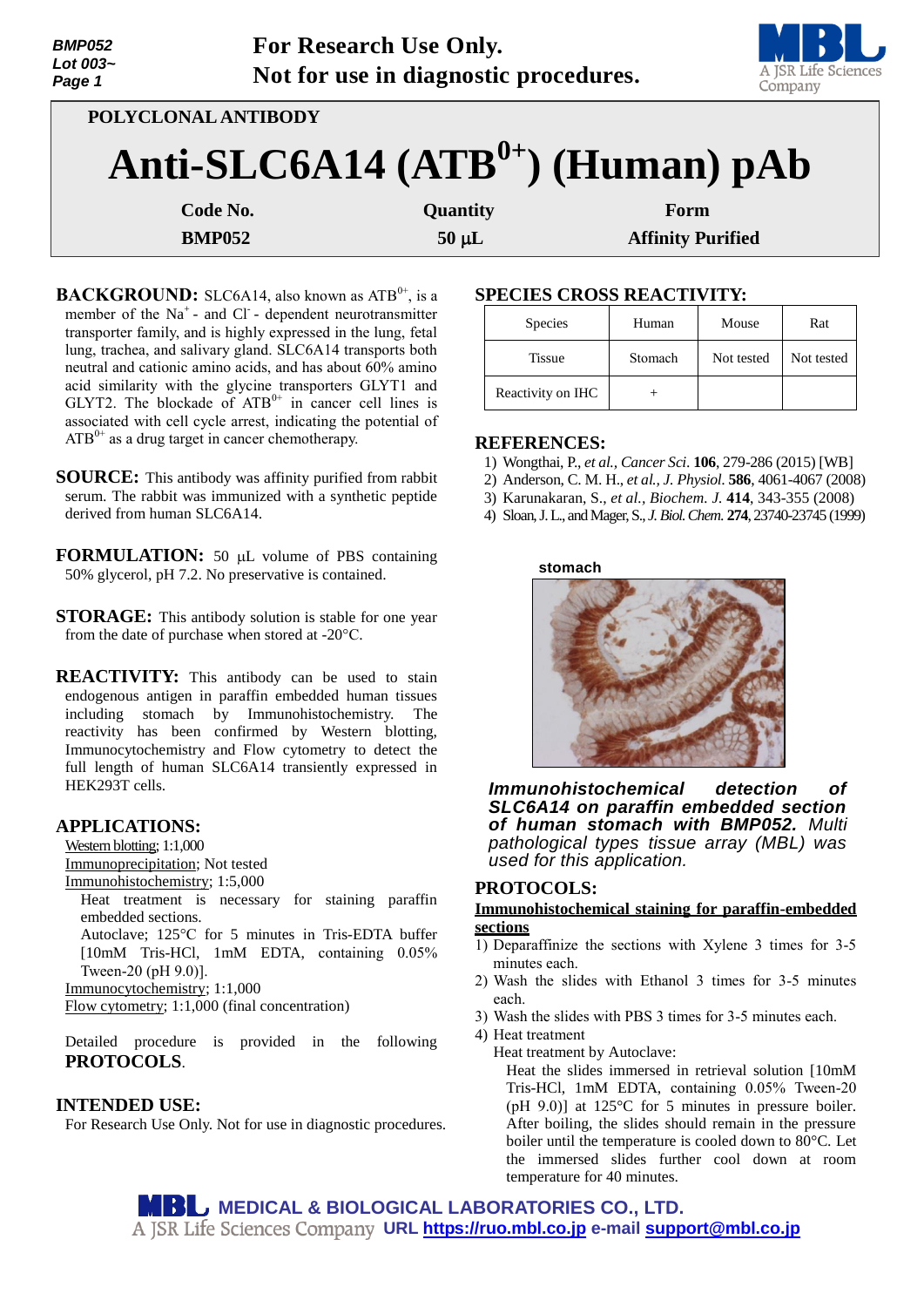# *BMP052 Lot 003~ Page 2*

- 5) Remove the slides from the citrate buffer and cover each section with  $0.3\%$  H<sub>2</sub>O<sub>2</sub> in PBS for 15 minutes at room temperature to block endogenous peroxidase activity. Wash 3 times in PBS containing 0.05% Tween-20 for 5 minutes each.
- 6) Remove the slides from PBS, wipe gently around each section and cover tissues with blocking buffer (0.5% BSA and 5% Normal goat serum in PBS) for 30 minutes at room temperature to block non-specific staining. Do not wash.
- 7) Tip off the blocking buffer, wipe gently around each section and cover tissues with primary antibody diluted with blocking buffer as suggested in the **APPLICATIONS**.

**Note:** It is essential for every laboratory to determine the optional titers of the primary antibody to obtain the best result.

- 8) Incubate the sections for 2 hours at room temperature.
- 9) Wash the slides 3 times in PBS for 5 minutes each.
- 10) Wipe gently around each section and cover tissues with ENVISION/HRP polymer reagent (Thermo Fisher Scientific, code no. K1491). Incubate for 15 minutes at room temperature. Wash as in step 9).
- 11) Visualize by reacting for 5 minutes with DAB substrate solution (Thermo Fisher Scientific, code no. K3465). \*DAB is a suspect carcinogen and must be handled with care. Always wear gloves.
- 12) Wash the slides in water for 5 minutes.
- 13) Counter stain in hematoxylin for 1 minute, wash the slides 3 times in water for 5 minutes each, and then immerse the slides in PBS for 5 minutes. Dehydrate by immersing in Ethanol 3 times for 3 minutes each, followed by immersing in Xylene 3 times for 3 minutes each.
- 14) Now ready for mounting.

(Positive control for Immunohistochemistry; Human stomach)

**Normal rabbit IgG SLC6A14**

*Immunocytochemical detection of SLC6A14 in 293T transiently expressing SLC6A14 with BMP052 (right) or normal rabbit IgG (left).*

## **Immunocytochemistry**

- 1) Culture the cells at an appropriate condition on a glass slide. (for example, spread  $1 \times 10^4$  cells for one slide, then incubate in a  $CO<sub>2</sub>$  incubator for one night.)
- 2) Wash the cells 3 times with PBS.
- 3) Fix the cells by immersing the slide in PBS containing 4% paraformaldehyde (PFA) for 15 minutes at 4°C.
- 4) Wash the slide twice with PBS containing 0.5% BSA.
- 5) Immerse the slide in PBS containing 0.1% Triton X-100 for 15 minutes at room temperature.
- 6) Wash the cells twice with PBS containing 0.5% BSA, 0.1% Triton X-100.
- 7) Immerse the slide in blocking buffer (0.1% Triton X-100, 0.5% BSA, 5% Normal goat serum, 0.1 mg/mL human IgG in PBS) for 1 hour at room temperature.
- 8) Tip off the washing buffer, add the primary antibody diluted with blocking buffer at a titer as suggested in the **APPLICATIONS** onto the cells and incubate for 1 hour at room temperature (Optimizations of antibody titer or incubation condition are recommended if necessary.) .
- 9) Wash the slide 3 times with PBS containing 0.5% BSA, 0.1% Triton X-100.
- 10) Add PE conjugated anti-rabbit IgG antibody diluted with blocking buffer. Incubate in the dark at room temperature for 30 minutes.
- 11) Wash the slide 3 times with PBS containing 0.5% BSA, 0.1% Triton X-100.
- 12) Wipe excess liquid from slide but take care not to touch the cells. Never leave the cells to dry.
- 13) Promptly add mounting medium onto the slide, then put a cover slip on it.



*Flow cytometric analysis of intracellular SLC6A14 expression on 293T transiently expressing SLC6A14 and Azami green\*. The staining intensity of BMP052 is shown in the vertical axis with Azami Green fluorescence on the horizontal axis.* 

#### **Flow cytometric analysis**

We usually use Fisher tubes or equivalents as reaction tubes for all steps described below.

- 1) Wash the cells 3 times with PBS containing 2% FCS.
- 2) Resuspend the cells with PBS containing  $2\%$  FCS  $(5x10^6)$ cells/mL).
- 3) Add 50  $\mu$ L of the cell suspension into each tube, and centrifuge at 500 x g for 1 minute at room temperature. Remove supernatant by careful aspiration.
- 4) Add 100  $\mu$ L of 4% paraformaldehyde (PFA) in PBS to the cell pellet after tapping. Mix well, then fix the cells for 15 minutes at 4°C.
- 5) Wash the cells twice with PBS containing 0.5% BSA.